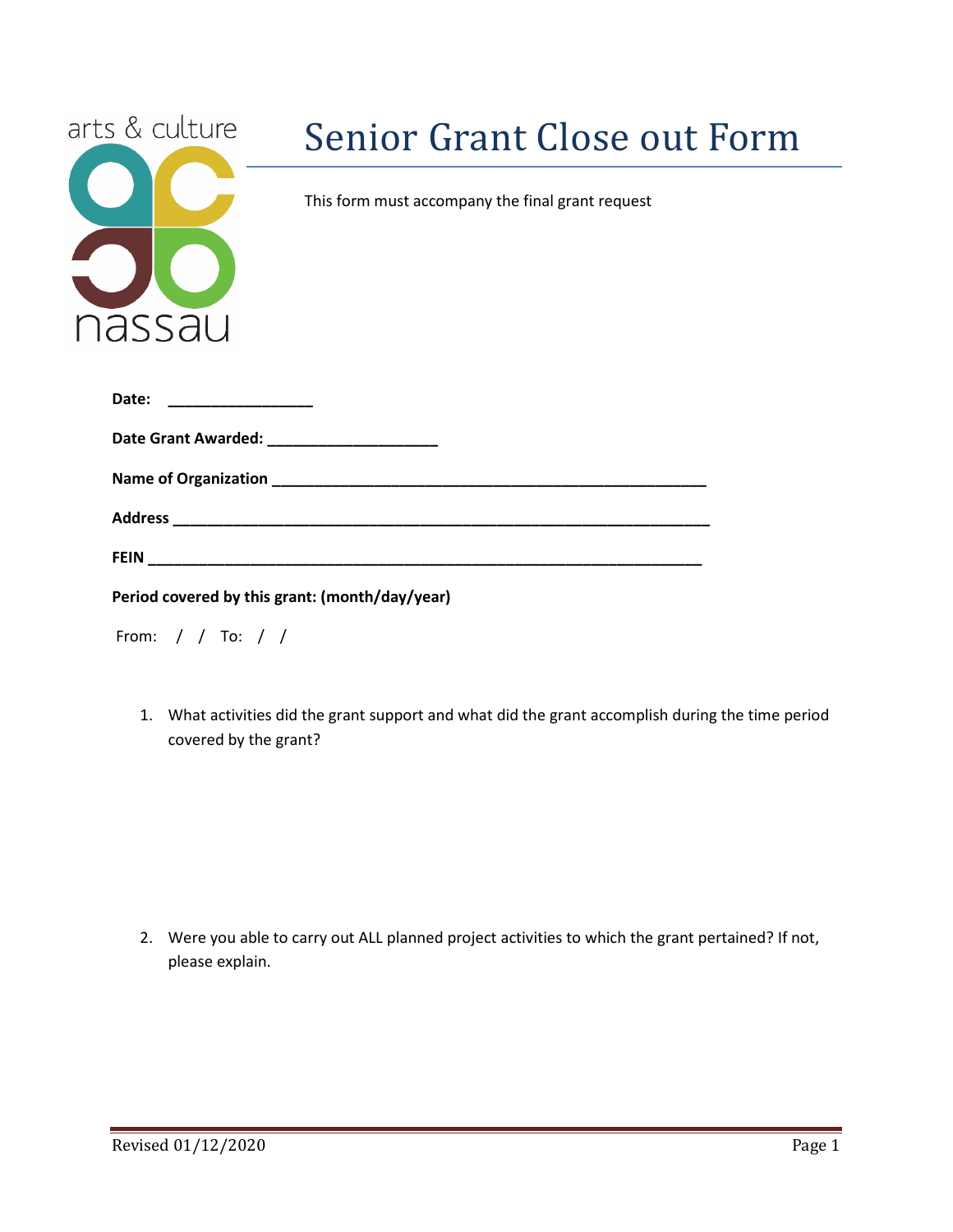3. Beyond the project's direct accomplishments, what was the impact on - or benefit to - your community?

## **INDIVIDUALS BENEFITTED**

Please provide counts for the seniors who directly benefited by the grant funds. Leave blank any categories that are not applicable or for which actual figures/supportable estimates do not exist.

## **Participants ages:**

| $55 - 60$ |  |
|-----------|--|
| $61 - 65$ |  |
| $66 - 70$ |  |
| Over 70   |  |
| Total (A) |  |

Provide geographic counts for the seniors who directly benefited by the grant funds. Leave blank any categories that are not applicable or for which actual figures/supportable estimates do not exist.

## **Participants Residency:**

| Amelia Island (non |  |
|--------------------|--|
| Fernandina Beach)  |  |
|                    |  |
| <b>Bryceville</b>  |  |
| Callahan           |  |
| Fernandina Beach   |  |
| Hilliard           |  |
| Rural              |  |
| Yulee              |  |
| Total - must agree |  |
| with total A above |  |